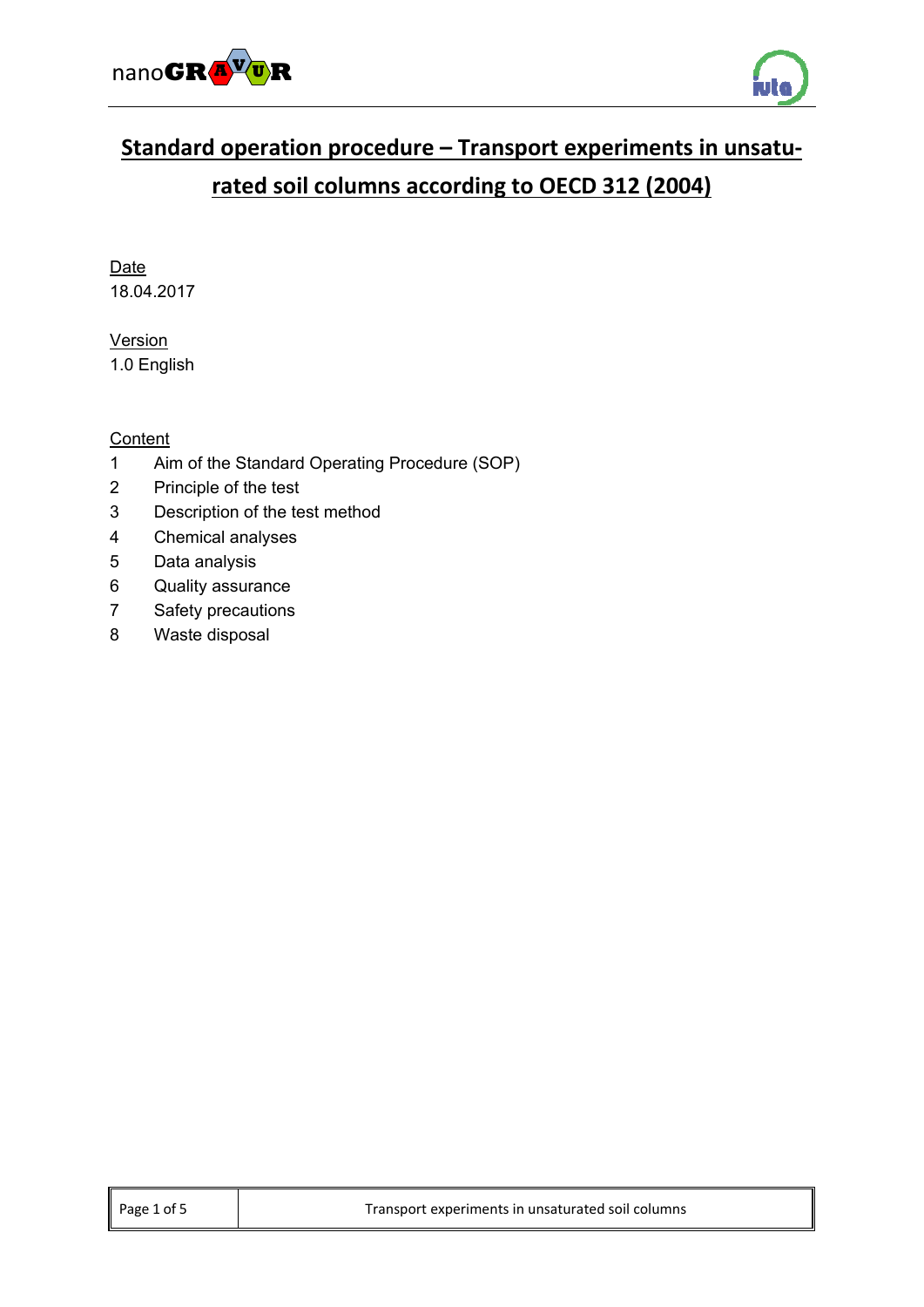



# **1 Aim of the Standard Operating Procedure (SOP)**

The aim of this Standard Operating Procedure is intended to provide information for the performance of the leaching experiments of nanomaterials in soils within the Project nanoGRAVUR. The SOP describes the proceedings which are suitable for assessing the fate and behaviour of nanomaterials in a soil column.

#### **2 Principle of the test**

Columns of inert material (here glass) were packed with soil. The soil was saturated and equilibrated with a  $0.01$  M CaCl<sub>2</sub> solution (artificial rain) and allowed to drain. Afterwards the suspension was applied to the column. The mobility of the nanomaterial was detected by analysis of the eluate and different segments of the soil.

#### **3 Description of the test method**

- The glass column with an inner diameter of 4cm and a height of 20cm were filled with air dried, sieved soil (< 2 mm) to a height of 10 cm. The soil was added to the column in small portions with a spoon. Soiltype A01 – Dystric Cambisol was used (www.Refesol.de).
- Each column is wetted with the electrolyte solution (here 0.01M CaCl2) from bottom to the top over night using a flow rate of 0.2 ml /  $cm<sup>2</sup>$  \* h.
- After the water level reached a height of min. 10 mm over the soil surface the column was allowed to drain for 10 minutes.
- Afterwards 10 ml of the nanomaterial suspension or 10 ml DI water (deionized water) for the blank was directly applied to the soil surface using the peristaltic pump and a flow rate of 0.2 ml /  $cm<sup>2</sup> *h$ .
- Afterwards the column is topped with quartz fiber filter circles.
- The irrigation tubing is attached to the column top. Each column is irrigated with the electrolyte solution with a flow rate of 0.2 ml / cm² \*h for 48 h.
- During irrigation eluate is collected in a time resolved manner, after 4h, 24h and 48h.
- After irrigation is finished 1 cm thick substrate layers are taken. For this, the substrate is carefully removed from the top of the column using a spoon.
- The substrate samples are air-dried (19-25 °C for min. 48h). Afterwards they are weighted and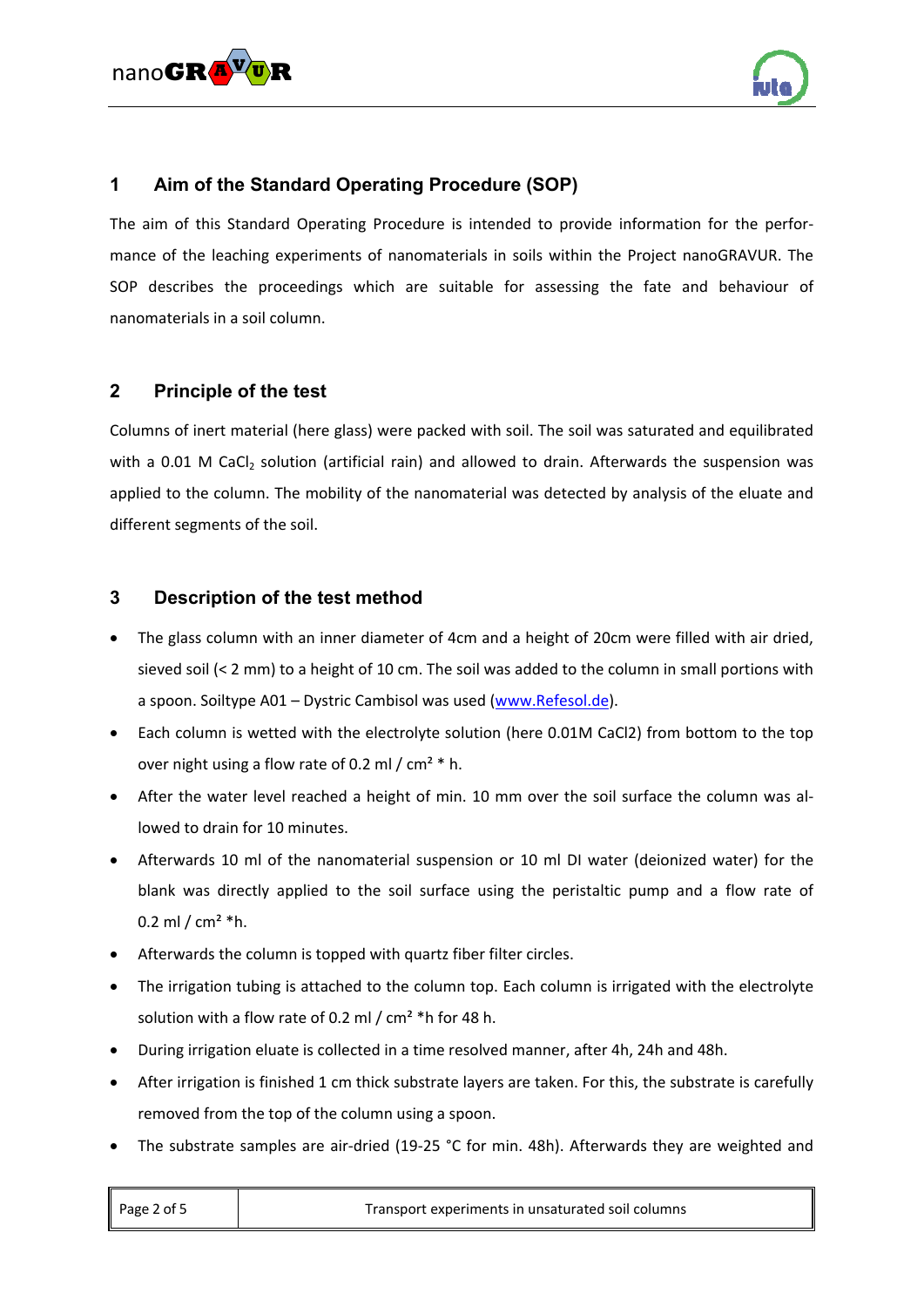



grounded using a ball mill, to guarantee a homogeneous distribution of the Nanomaterial in the sample.



Fig1. Irrigation of the test column

The test was performed in duplicate with one blank.

# **4 Chemical analyses**

The following analyses are performed:

Quantitative analysis of the eluate and substrate samples with ICP MS (Inductive Coupled Plasma Mass Spectrometry) after microwave digestion. SEM (Scanning Electron Microscopy) analyses of se‐ lected substrate samples in order to optically verif<sub>y</sub> the presence of the nanomaterials on the substrate and to determine in which form the particles are present (single particles or agglomerates)

### **5 Data analysis**

For data analysis, the nanomaterial concentration in the substrate is plotted against the column length. Moreover, the time dependent nanomaterial or ion concentration in the eluate as well as the SEM analyses is taken into consideration when evaluating the mobility.

The remaining samples are stored in dark at 4°C in case further analyses are necessary.

### **6 Quality assurance**

In order to show the reproducibility of the experiments, for each nanomaterial and condition a minimum of two column-experiments as well as one blank experiment are performed. During the experiments, the conditions (e.g. pH value, pump rate) are controlled and documented.

| Page $3$ of $5$ | Transport experiments in unsaturated soil columns |
|-----------------|---------------------------------------------------|
|                 |                                                   |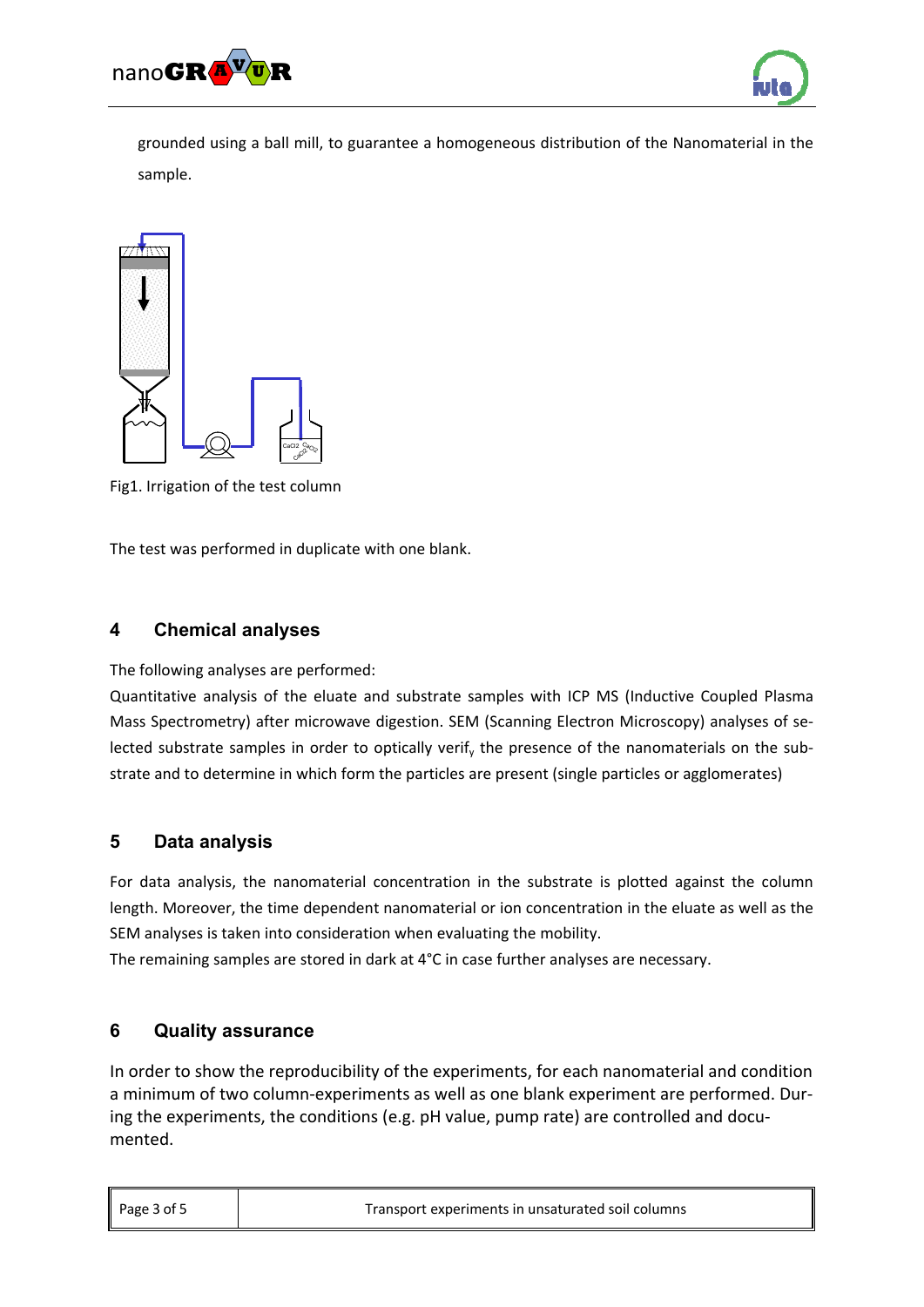



## **7 Safety precautions**

Handling of nanomaterials has always to be done with special care and according to the in‐ formation of the material data sheets. This means e.g. that protective clothing and suitable gloves have to be worn at any time and the working area as well as the used materials and instruments have to be labeled. Furthermore, the laboratory regulations regarding these materials have to be followed.

# **8 Waste disposal**

Nanomaterial containing waste has to be collected and disposed separately.